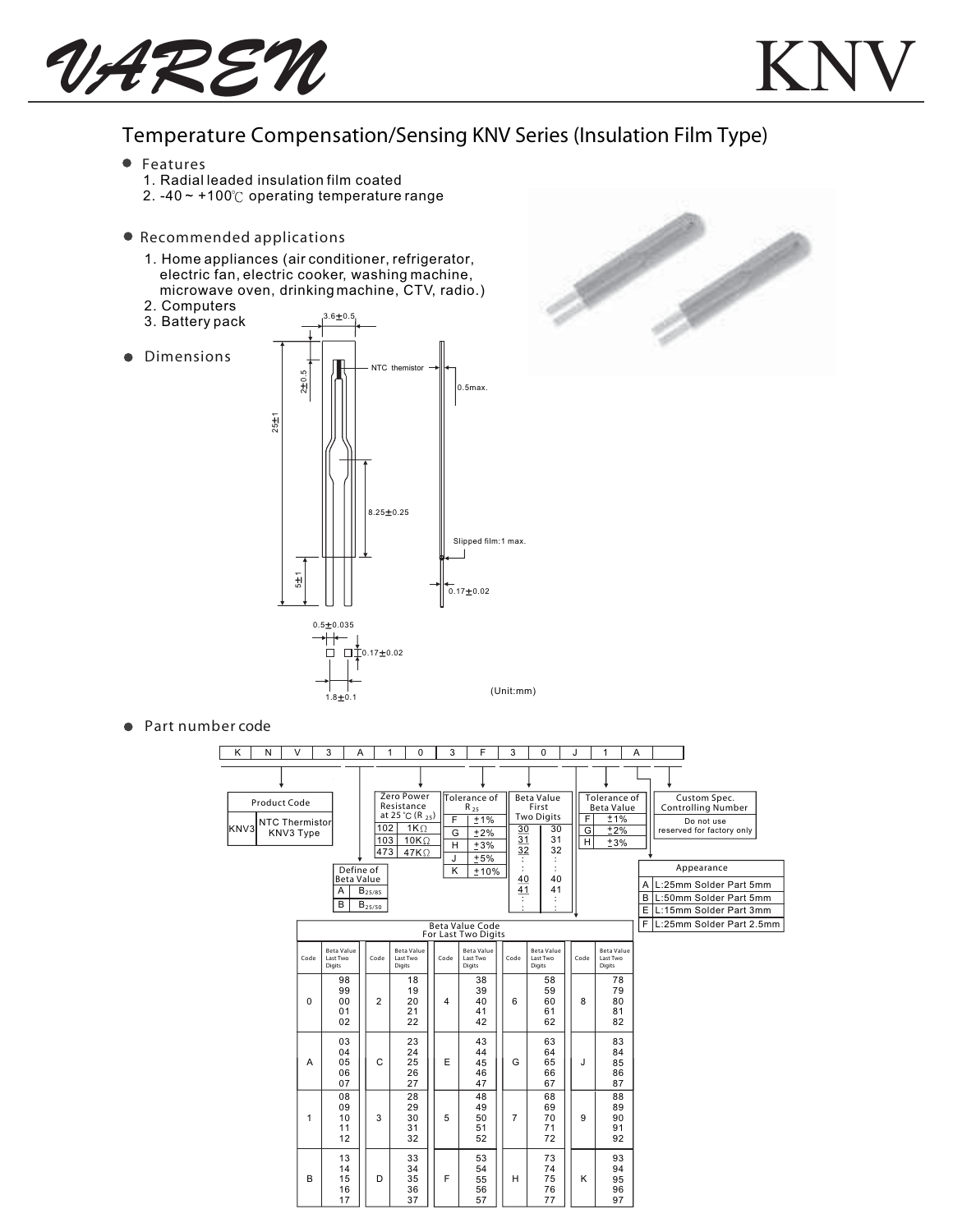

## Characteristics  $\bullet$

| Part no.                  | Zero<br>power<br>resistance<br>at 25 ℃<br>$(K \Omega)$ | Tolerance<br>0t<br>resistance<br>$(\pm\%)$ | в<br>value<br>(K) |      | Tolerancel<br>of<br>B value<br>$(\pm\%)$ | Max.<br>power rating<br>at 25°C<br>(mW) | Thermal<br>dissipation<br>constant<br>$(mW)^{\circ}C$ | Thermal<br>time<br>constant<br>(Sec.) | Operating<br>temperature<br>range<br>(°C) |
|---------------------------|--------------------------------------------------------|--------------------------------------------|-------------------|------|------------------------------------------|-----------------------------------------|-------------------------------------------------------|---------------------------------------|-------------------------------------------|
| KNV3A502 <sup>34D*</sup>  | 5                                                      | $1 \cdot 2 \cdot 3 \cdot 5 \cdot 10$       | 25/85             | 3435 | $1 \cdot 2 \cdot 3$                      | 31.5                                    | 0.7                                                   | 5                                     | $-40 - 100$                               |
| KNV3A103734D*             | 10                                                     |                                            |                   |      |                                          |                                         |                                                       |                                       |                                           |
| KNV3A503 34D <sup>*</sup> | 50                                                     |                                            |                   |      |                                          |                                         |                                                       |                                       |                                           |
| KNV3A104 $\Box$ 34D*      | 100                                                    |                                            |                   |      |                                          |                                         |                                                       |                                       |                                           |

Note 1: = Tolerance of resistance Note 2: \* = Tolerance of B value

## R-T characteristic curve (representative)